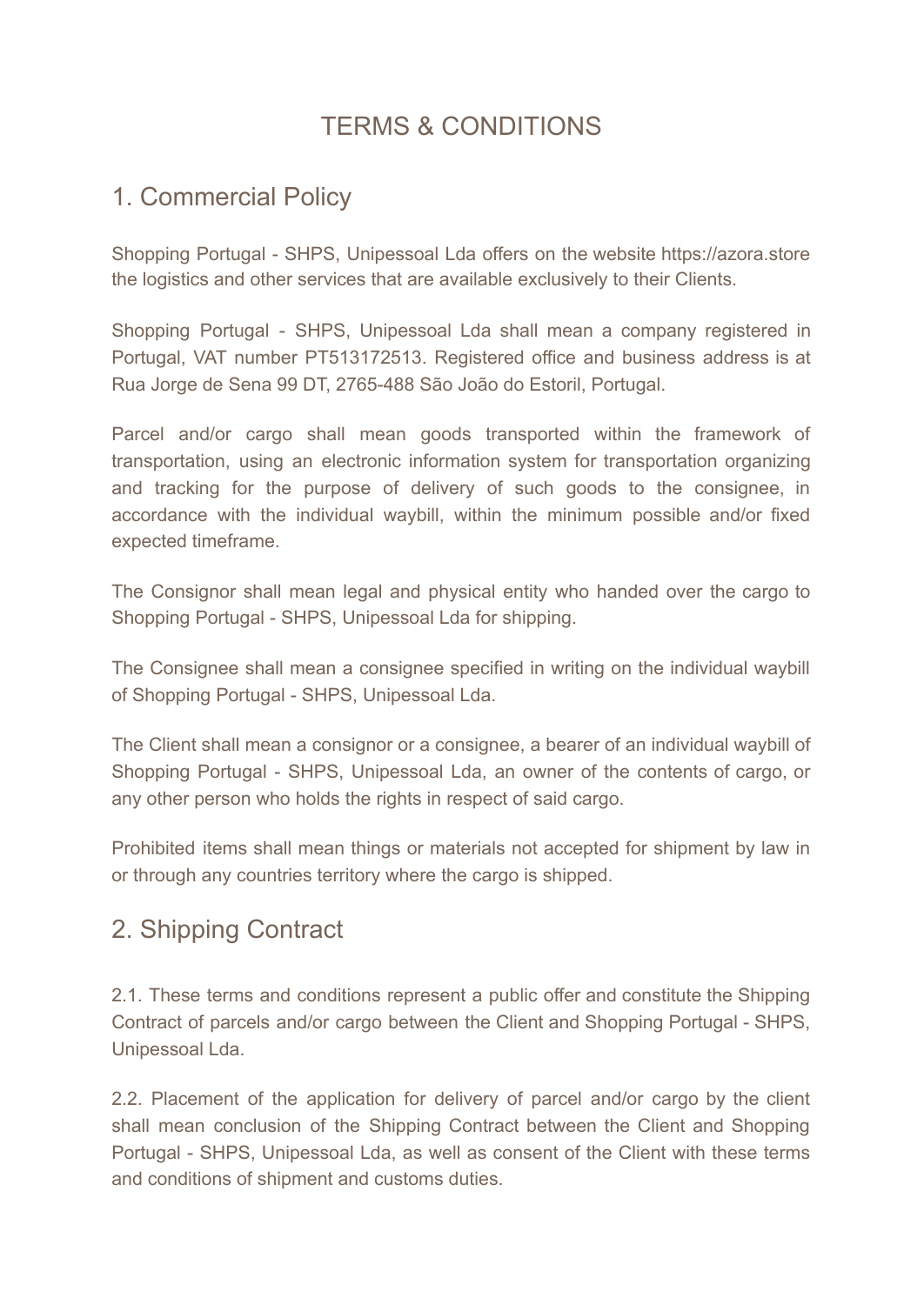2.3. The Clients agree that Shopping Portugal - SHPS, Unipessoal Lda is entitled to enter into contractual relations with third parties under any acceptable conditions, for the purpose of performance of this contract or part thereof, or rendering other services, including customs clearance services.

# 3. Acceptance Of Terms Of Shipment And Customs

3.1. The Clients shall accept the terms of this Contract, if they hand over parcel and/or cargo to Shopping Portugal - SHPS, Unipessoal Lda on their behalf or on behalf of another person who has the right to parcel and/or cargo, independent of the fact whether the Clients signed the individual waybill of Shopping Portugal - SHPS, Unipessoal Lda or not.

3.2. These terms and conditions of shipment apply to all persons involved or entered into a contract by Shopping Portugal - SHPS, Unipessoal Lda to receive, send, transport and deliver parcels and/or cargo, customs escort, and can be applied by said persons, customs representatives, employees, directors and agents.

3.3. Any additional instructions of the Client regarding the shipped parcel and/or cargo not included in this Contract shall be effective only in the case of signing a supplementary contract between Shopping Portugal - SHPS, Unipessoal Lda and the Client.

#### 4. Dangerous Cargo

#### 4.1. Hazardous Cargo

4.1.1. Shopping Portugal - SHPS, Unipessoal Lda does not accept parcels and/or cargo for transportation, which in its discretion are determined to be dangerous and can cause harm to parcels and/or cargo of other Clients.

#### 4.2. Items Prohibited for Shipment

4.2.1. Shopping Portugal - SHPS, Unipessoal Lda does not accept parcels and/or cargo for transportation, containing items prohibited by the laws of countries of destination.

4.2.2. The Consignor, physical or legal entity, ensures personal preparation of parcel and/or cargo for shipment or provision of other services in a safe place, as well as ensuring that parcel or cargo was prepared by the appointed officer of the consignor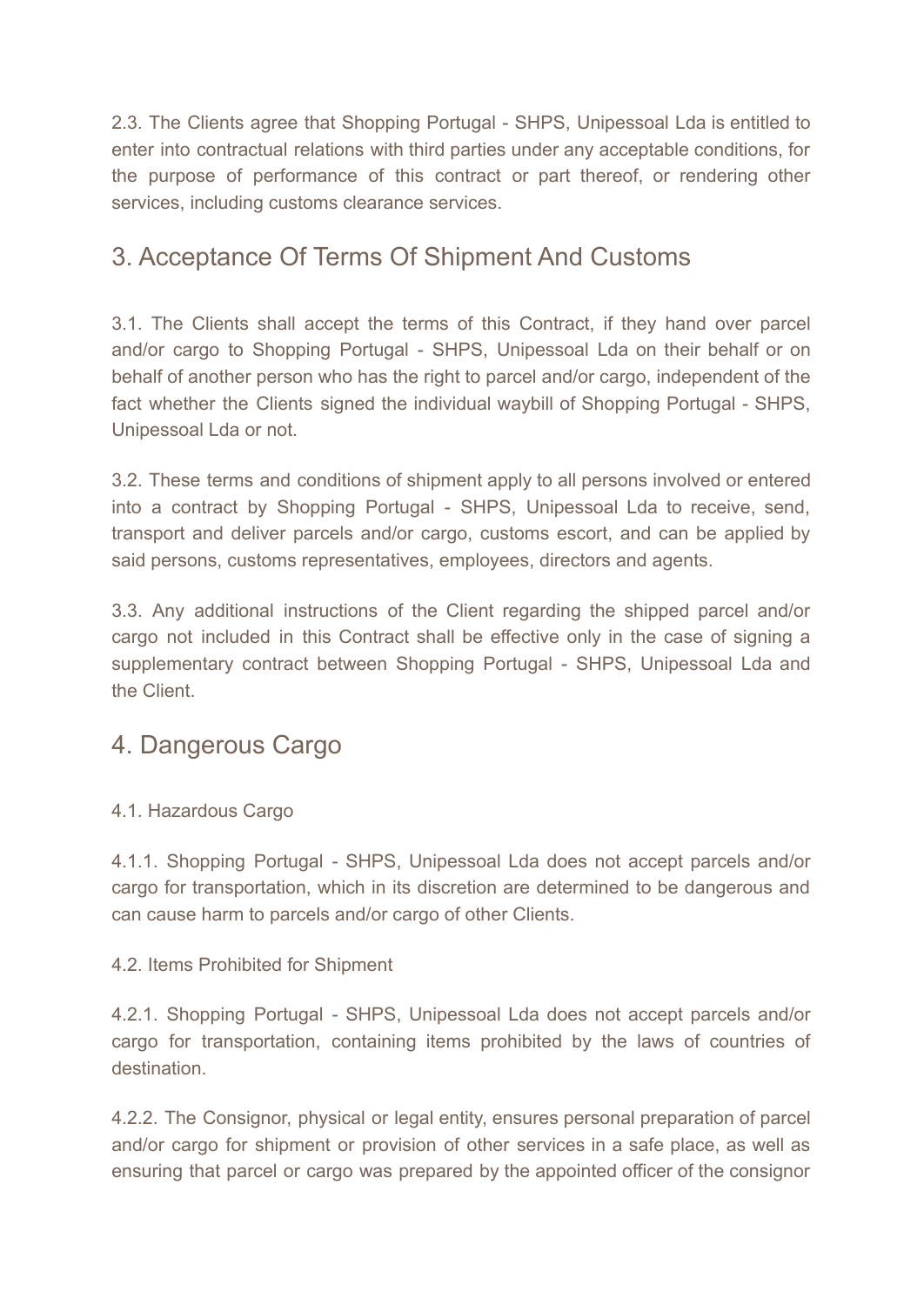and that there was no unauthorized access to parcel and/or cargo during such preparation, storage and transportation before acceptance of parcel and/or cargo for shipment.

# 5. Right Of Inspection

5.1. The Clients agree with the right of Shopping Portugal - SHPS, Unipessoal Lda, as well as the right of customs representatives and authorized government agencies including customs, to open and check parcels and/or cargo in order to comply with legislation or eliminate possible harm to other parcels and/or cargo, including in cases of suspicion of inadmissible or dangerous items within.

5.2. The Clients agree with the right of Shopping Portugal - SHPS, Unipessoal Lda and/or subcontractors of Shopping Portugal - SHPS, Unipessoal Lda to have an appointed customs representative present during customs examination and conduct of other customs procedures and formalities, for and on behalf of said Clients.

#### 6. Customs Duties

6.1. If customs authorities require additional documents to confirm customs declarations for import/export of goods or parcels, the required documentation shall be provided by the Client upon their own account.

6.2. Any customs duties, taxes, including but not limited to shall be payable by the Client.

# 7. Responsibility

7.1. Responsibility of Shopping Portugal - SHPS, Unipessoal Lda for loss or damage to the cargo, or part thereof, is dependent upon the shipping method and is determined by the provisions of international conventions or national laws.

7.2. Shipping fees are applied per order. The exact price of each shipment depends on the country of delivery. For more details on the shipping price per country, please refer to the Delivery menu on the website.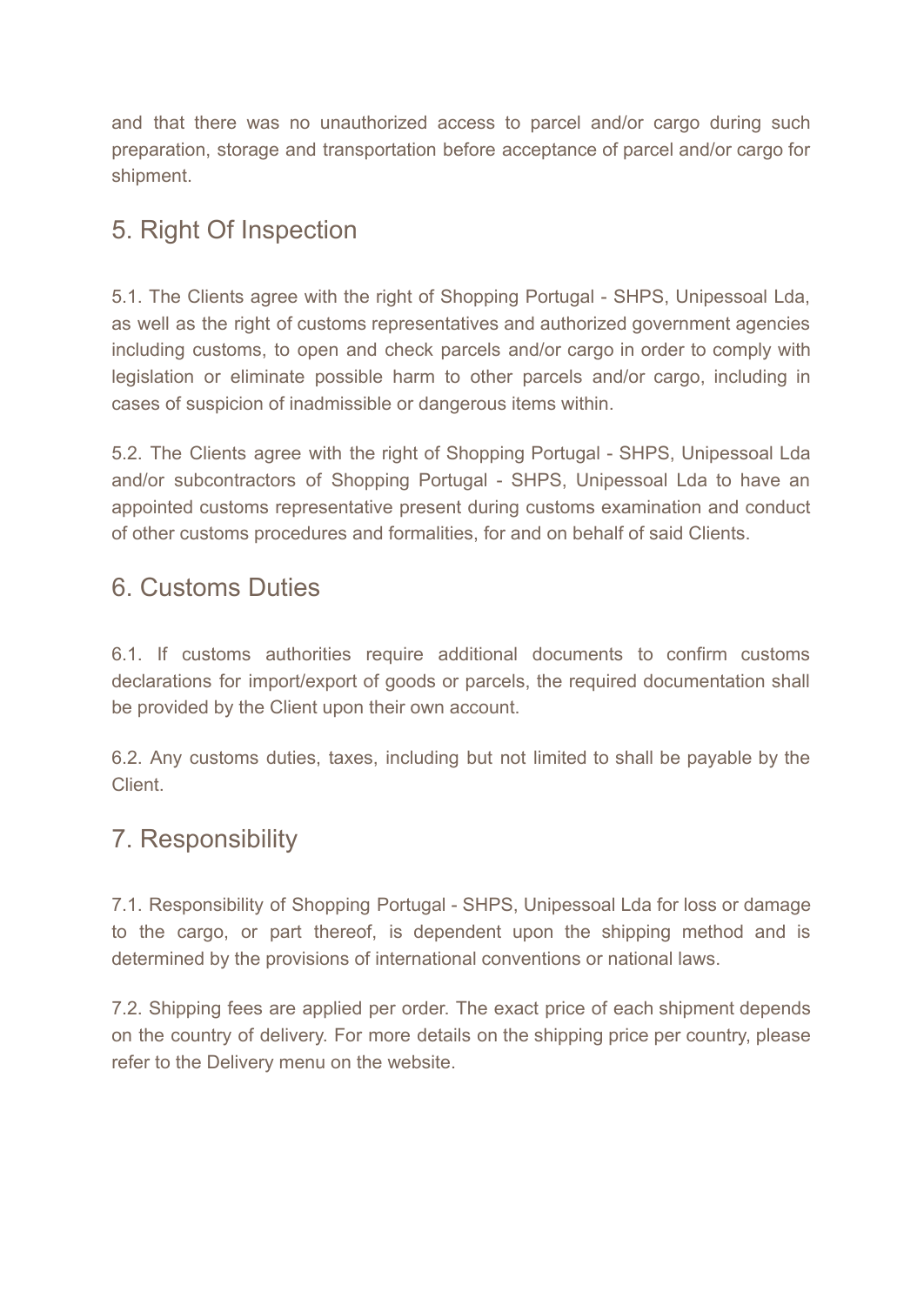### 8. Elimination Of Responsibility

8.1 Shopping Portugal - SHPS, Unipessoal Lda shall not be responsible for loss of income, profits, sales markets, customer reputation or any opportunity to use the content or any other opportunities, even if Shopping Portugal - SHPS, Lda knew that the Client may have such losses, as well as for consequential losses, incidental costs special damages, which were in anyway related, inter alia, with breach of the contract or carelessness in regards to actions, negligence or intent.

8.2 Shopping Portugal - SHPS, Unipessoal Lda shall not be responsible for failure to fulfill obligations to the Clients occurring due to:

- Natural disasters: earthquakes, cyclones, hurricanes, floods, fires, epidemics, fogs, snowfall, frost, i.e. extreme weather;

- Force majeure, including but not limited to: wars, disasters, acts of public enemies, strikes, embargoes, occurrence of risks specific for air transportation, local conflicts and acts of civil disobedience;

- Service interruptions in the networks of local or national air and ground transportation, technical failures in transport and equipment;

- Criminal acts of third parties such as theft;

- Acts or omissions of customs authorities, airline employees and airport or government officials;

- Damage to the parcel and/or cargo being due to insufficient or poor packaging, or the absence of packaging labels prescribing a certain mode of handling during transportation/transloading of the parcel and/or cargo.

#### 9. Claims By The Third Parties

The Client warrants that it will not allow any third parties interested in the parcel and/or cargo to present claims to Shopping Portugal - SHPS, Unipessoal Lda or take any legal actions if Shopping Portugal - SHPS, Unipessoal Lda has not performed or has improperly performed its obligations. If a claim or action does take place, the Client undertakes to indemnify Shopping Portugal - SHPS, Unipessoal Lda from consequences of such claims, actions and associated costs.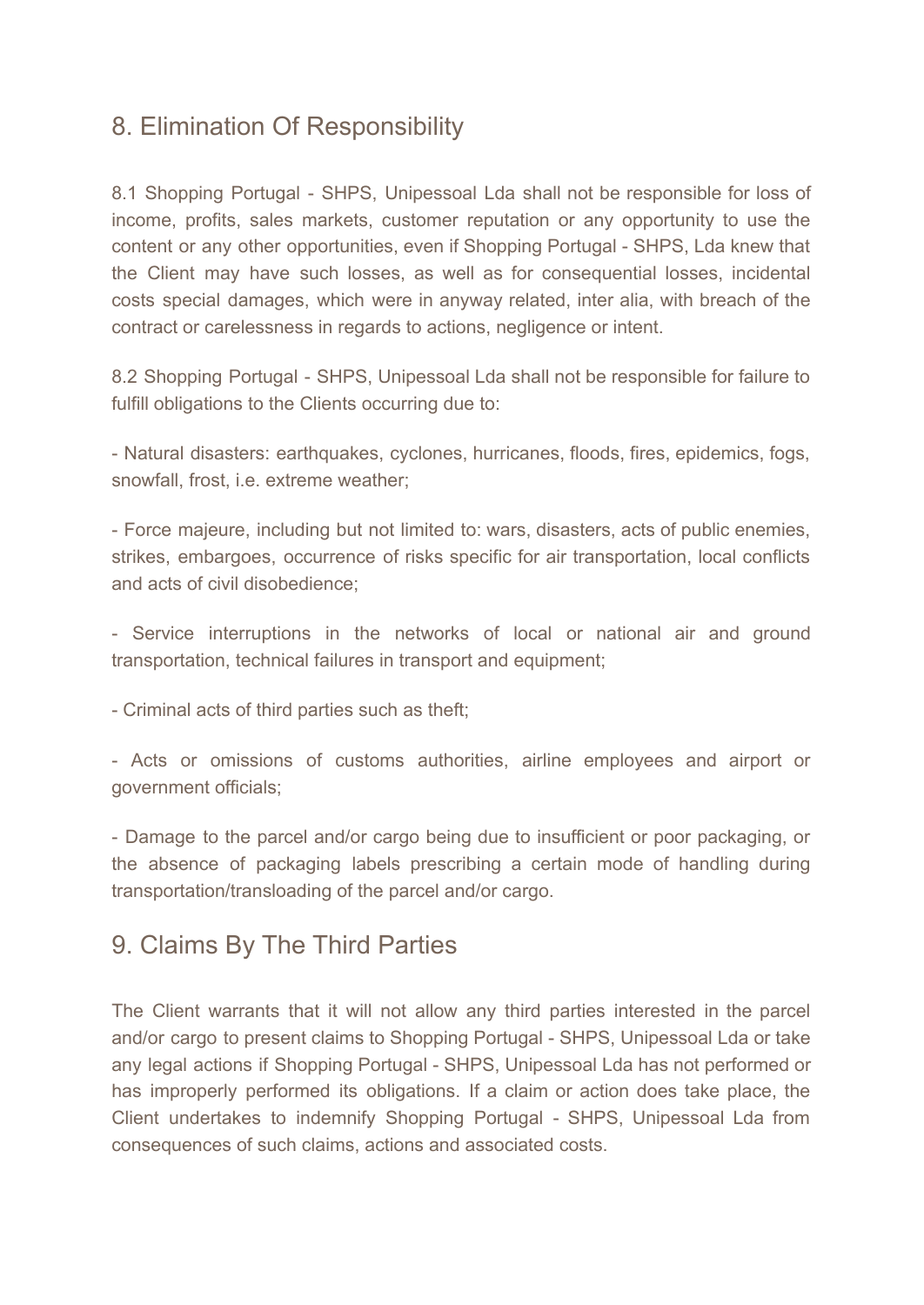#### 10. Reclamation

10.1. In case of claims on the part of the Client for loss, damage or delay of the parcel and/or cargo, or additional claims for damages, the Client shall strictly observe the regulations of applicable Conventions; in any case of non-compliance, Shopping Portugal - SHPS, Unipessoal Lda reserves the right to refuse the Client an examination of the claim:

10.1.1. The Client shall notify Shopping Portugal - SHPS, Unipessoal Lda in writing about the loss or delay of the parcel and/or cargo within thirty (30) days from the date when the parcel and/or cargo was expected to be delivered, or from the date when the Client has been notified of such loss, damage or delay in delivery. The Client shall submit all documents related to the parcel and/or cargo and/or its loss, damage or delay. Shopping Portugal - SHPS, Unipessoal Lda shall not take action to satisfy any claim until transportation services are paid.

10.1.2. Upon delivery of the parcel and/or cargo, the Client and/or the consignee recipient shall make a record in the delivery list or its official analogue equivalent of damage to the parcel and/or cargo. Otherwise, Shopping Portugal - SHPS, Unipessoal Lda shall deem the parcel and/or cargo delivered in satisfactory condition. To consider the claim for damage to the parcel and/or cargo, Clients shall submit a verifiable video record of the primary/initial opening of the parcel and/or cargo upon receipt.

# 11. Rates And Payment

11.1. Payment for the transportation services rendered from point of departure to destination point according to the completed form on the website of Shopping Portugal - SHPS, Unipessoal Lda, shall be made in full by the Clients, according to the rates and prices in force.

11.2. Obligation to pay import duties, taxes and other charges that may arise in the country of destination falls upon the consignee.

11.3. Payment for services rendered can be made by third parties on behalf of Clients.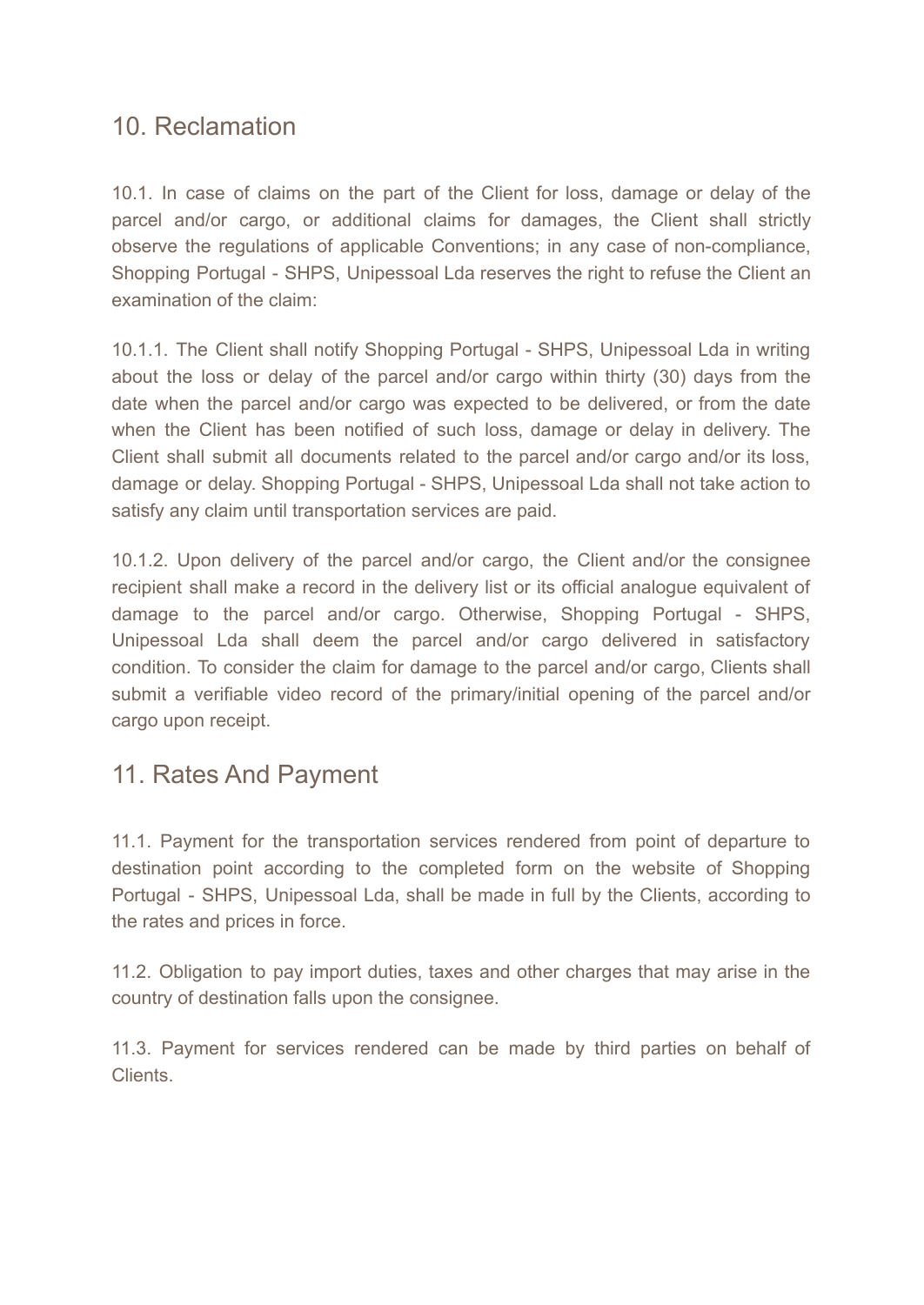### 12. Personal Information

By handing over the cargo for delivery to Shopping Portugal - SHPS, Unipessoal Lda, the Clients, on their own accord and behalf and on behalf of Shopping Portugal - SHPS, Unipessoal Lda, shall confirm consent to collection, storage, transfer, disposal and processing of personal and confidential information.

#### 13. Customer support

For further information, you can contact Shopping Portugal - SHPS, Unipessoal Lda by email to info@azora.store

#### 14. Applicable law

These general conditions and all disputes arising in connection with these general conditions, including their validity, the use of the site or any purchase of the service therein shall be governed by Portuguese law.

#### 15. Amendment of Terms & Conditions

Shopping Portugal - SHPS, Unipessoal Lda has the right to change these Terms & Conditions at any time. The user is subject to the principles and the Terms & Conditions in force when the order is placed, except if the law or competent authority imposes any alteration to them.

#### 16. Information on the site

Although Shopping Portugal - SHPS, Unipessoal Lda works with great care on its website, the information, text, graphics, films, music and/or other services may contain errors or be incomplete or incorrect.

#### 17. Trademarks and website copyrights

All brand names, product names and titles used on the site are trademarks or registered names of brand holders and/or their owners.

Everything concerning the design, text, documents, films, music and/or other services of the site, the selection and organization of the site, as well as all software compilation and all other materials on the site, are the property of Shopping Portugal